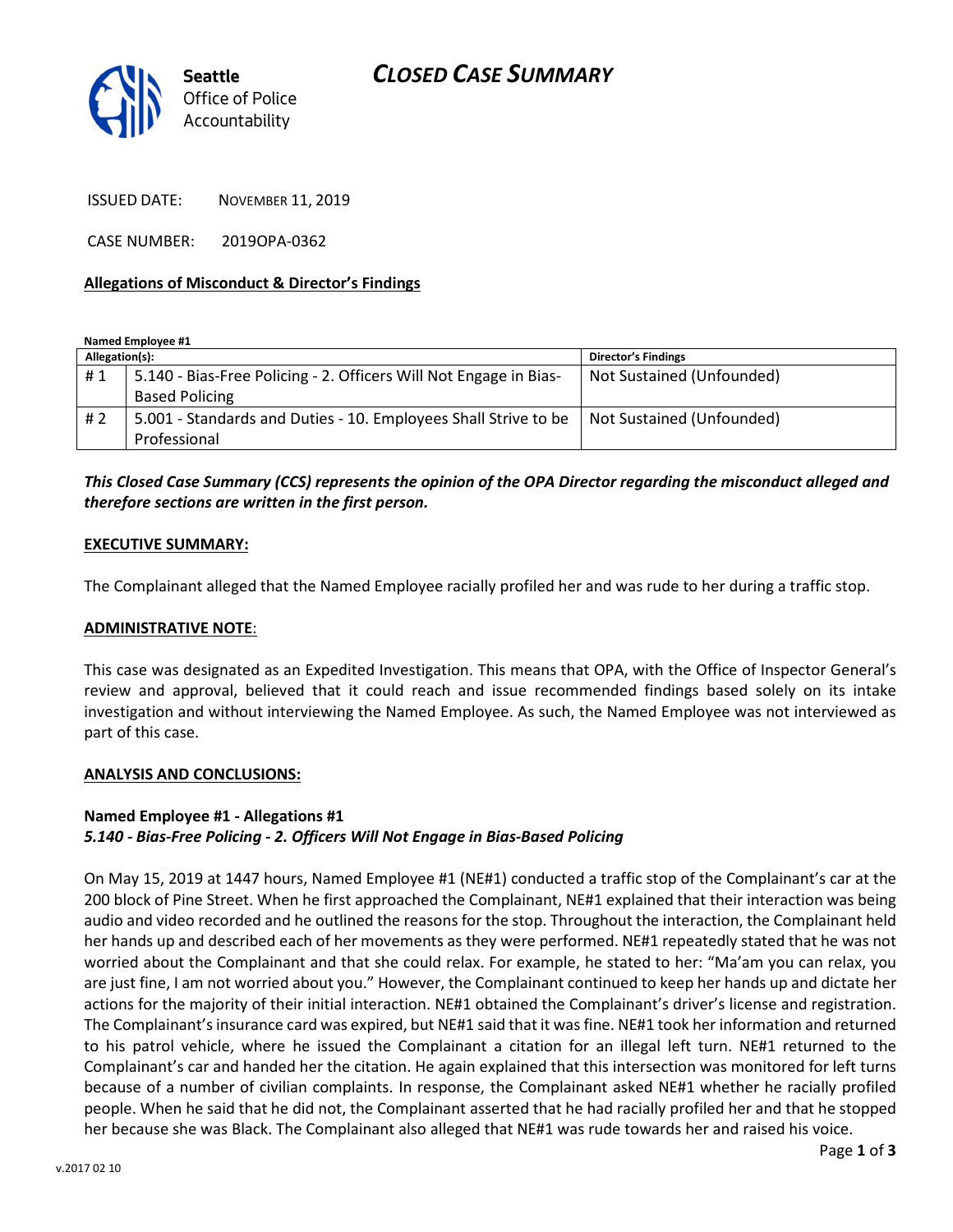# CLOSE CASE SUMMARY



Office of Police Accountability

OPA CASE NUMBER: 2019OPA-0362

As a result of these allegations, NE#1 summoned a Sergeant to the scene. After arriving, the Sergeant spoke with the Complainant. The Complainant explained that her hands up gestures and her verbalizing of her actions were her ''safety mechanism'' because she had a fear of male police officers. The Complainant again stated that the NE#1 was rude to her and racially profiled her. The Sergeant ultimately completed a report concerning this incident and forwarded this matter to OPA.

As part of its investigation, OPA telephoned the Complainant to investigate the allegations made. On learning that the investigator was a sworn Sergeant the Complainant refused to engage with OPA. As such, the Complainant was not interviewed during this case.

OPA further reviewed the Body Worn Video (BWV) associated with this incident. The BWV fully captured the interactions between the Complainant, NE#1, and the Sergeant. OPA also reviewed the rear In-Car Video (ICV) for NE#1's patrol vehicle, which confirmed that the Complainant made a left turn onto Pine Street. Lastly, OPA confirmed that the road markings at that intersections indicated that the left turn was illegal.

SPD Policy 5.140 prohibits biased policing, which it defines as "the different treatment of any person by officers motivated by any characteristic of protected classes under state, federal, and local laws as well other discernible personal characteristics of an individual." This includes different treatment based on the race of the subject. (See id.)

OPA's investigation determined that the stop of the Complainant's car was not based on bias. NE#1's rear ICV showed the Complainant's vehicle make an illegal left turn. The rear ICV also showed that, at the time of the turn, the Complainant's race would have been indistinguishable. Moreover, there was no evidence in the record contradicting NE#1's assertion that he pulled the Complainant over in a location several blocks away because it was the most practicable place to do so.

For these reasons, there is insufficient evidence supporting the Complainant's bias allegation. As such, I recommend that this allegation be Not Sustained – Unfounded.

## Recommended Finding: Not Sustained (Unfounded)

### Named Employee #1 - Allegation #2 5.001 - Standards and Duties - 10. Employees Shall Strive to be Professional

As discussed above, the Complainant also alleged that NE#1 was unprofessional when he was rude to her during the traffic stop.

SPD Policy 5.001-POL-10 requires that SPD employees "strive to be professional at all times." The policy further instructs that "employees may not engage in behavior that undermines public trust in the Department, the officer, or other officers." (SPD Policy 5.001-POL-10.)

Based on OPA's review of the video, NE#1 appeared to grow frustrated by the Complainant continuing to hold her hands up and to announce her actions, even after he told her multiple times that he was not viewing her as a threat. This, in turn, aggravated the Complainant, who asserted that she was going to continue to announce her actions to NE#1.